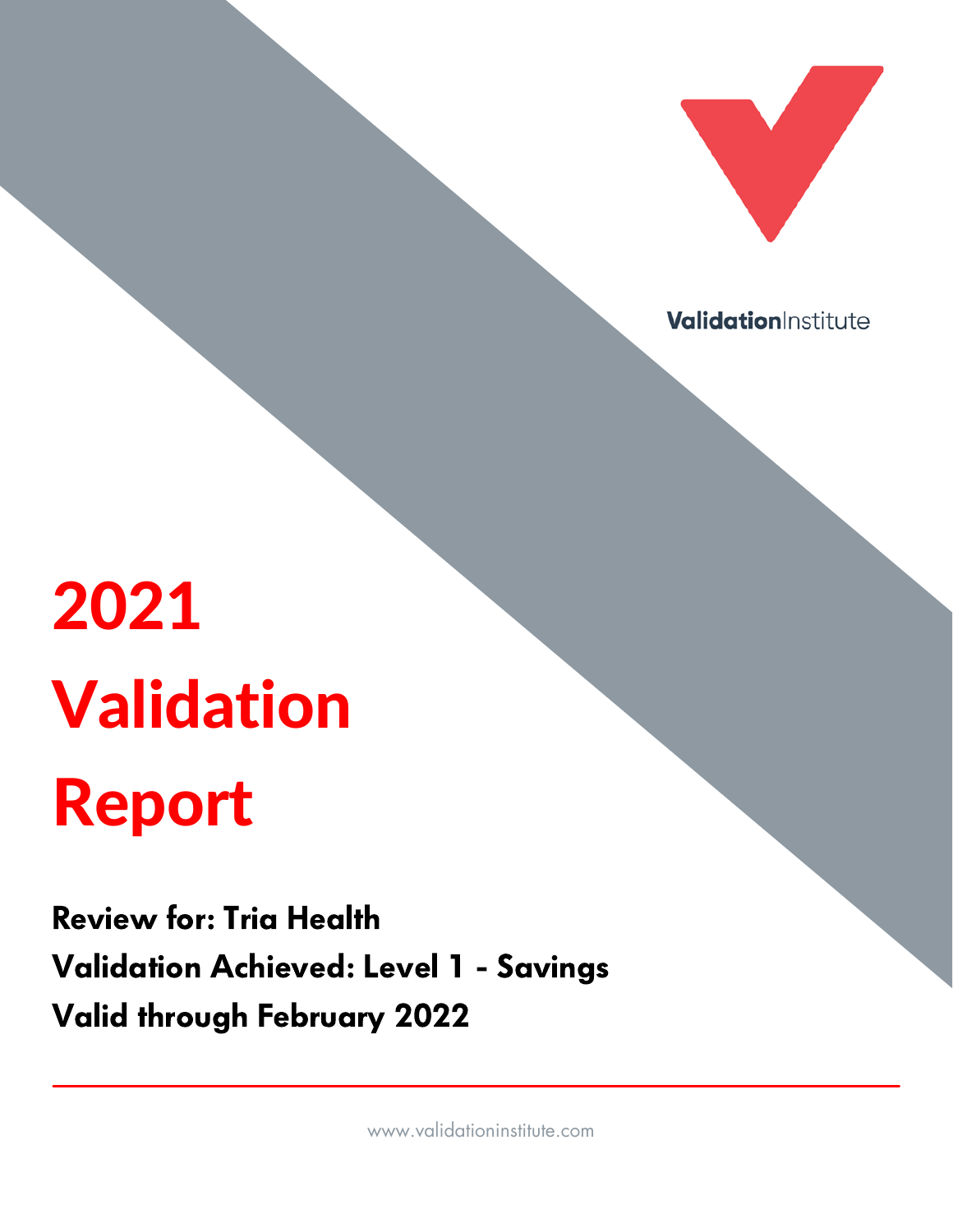#### Tria Health

## Company Profile



| <b>Category:</b>          | <b>Disease Management</b> |
|---------------------------|---------------------------|
| <b>Website:</b>           | www.triahealth.com        |
| <b>Public or Private:</b> | <b>Private</b>            |
| <b>Year Established:</b>  | 2009                      |
| CEO:                      | Jessica W. Lea            |
| <b>Company contact:</b>   | info@triahealth.com       |

#### **Description:**

**Tria Health** develops and maintains a partnership of trust with patients and their health care providers. **Tria Health** delivers a telehealth solution that is patient-centered, pharmacist-led and technology-enabled. **Tria**'s chronic condition management program provides telephonic patient consultations and achieves optimal health outcomes and improved financial outcomes.

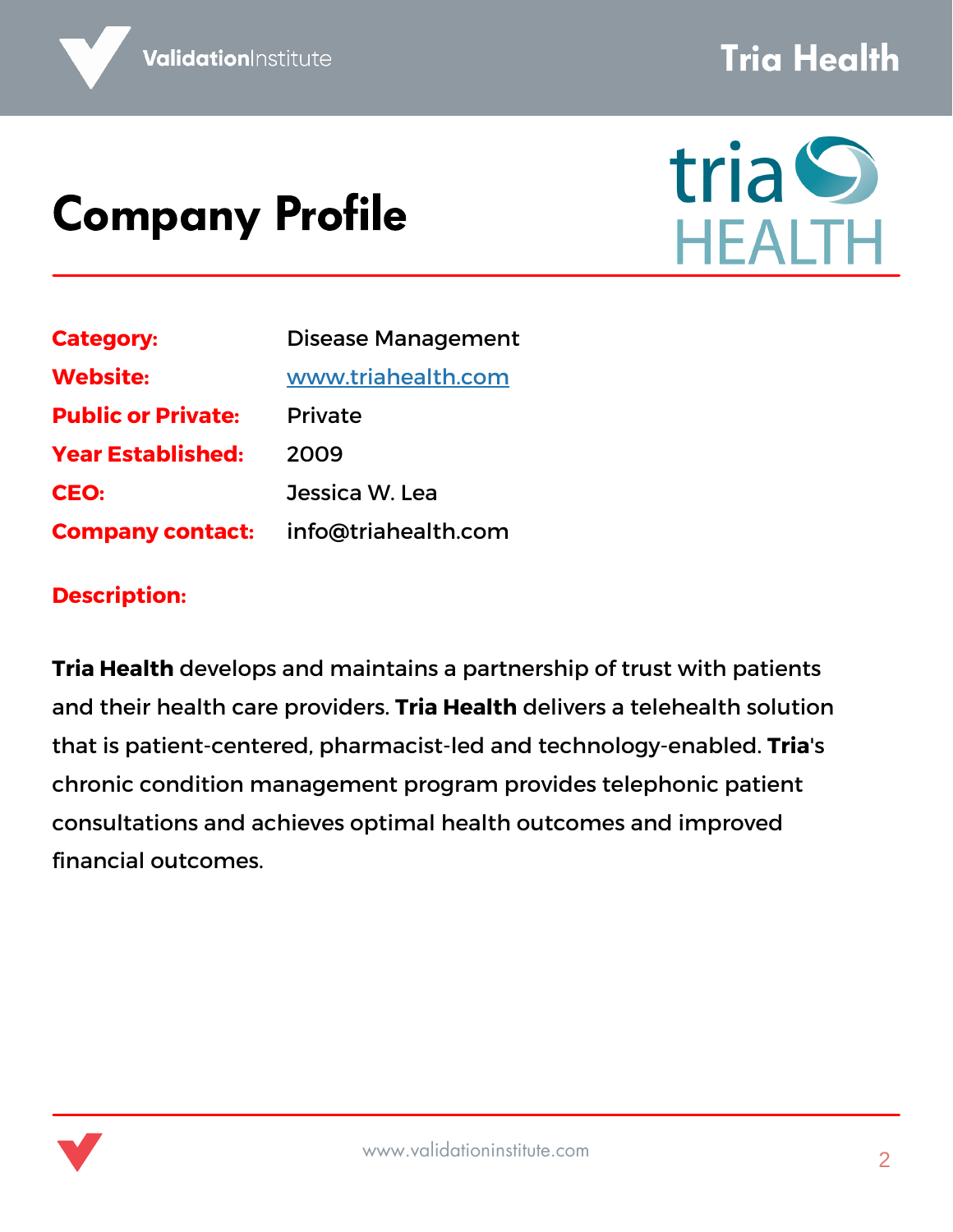## Claim Assertion for Validation

Tria Health's goal is to optimize medication use for people with chronic conditions. Better medication management has been shown to reduce healthcare costs, such as hospital stays and emergency room visits. Tria Health ensures patients are on the right medication, taking them as prescribed and getting the intended outcome. This includes barriers to adherence, closing gaps in care and resolving drug therapy problems.

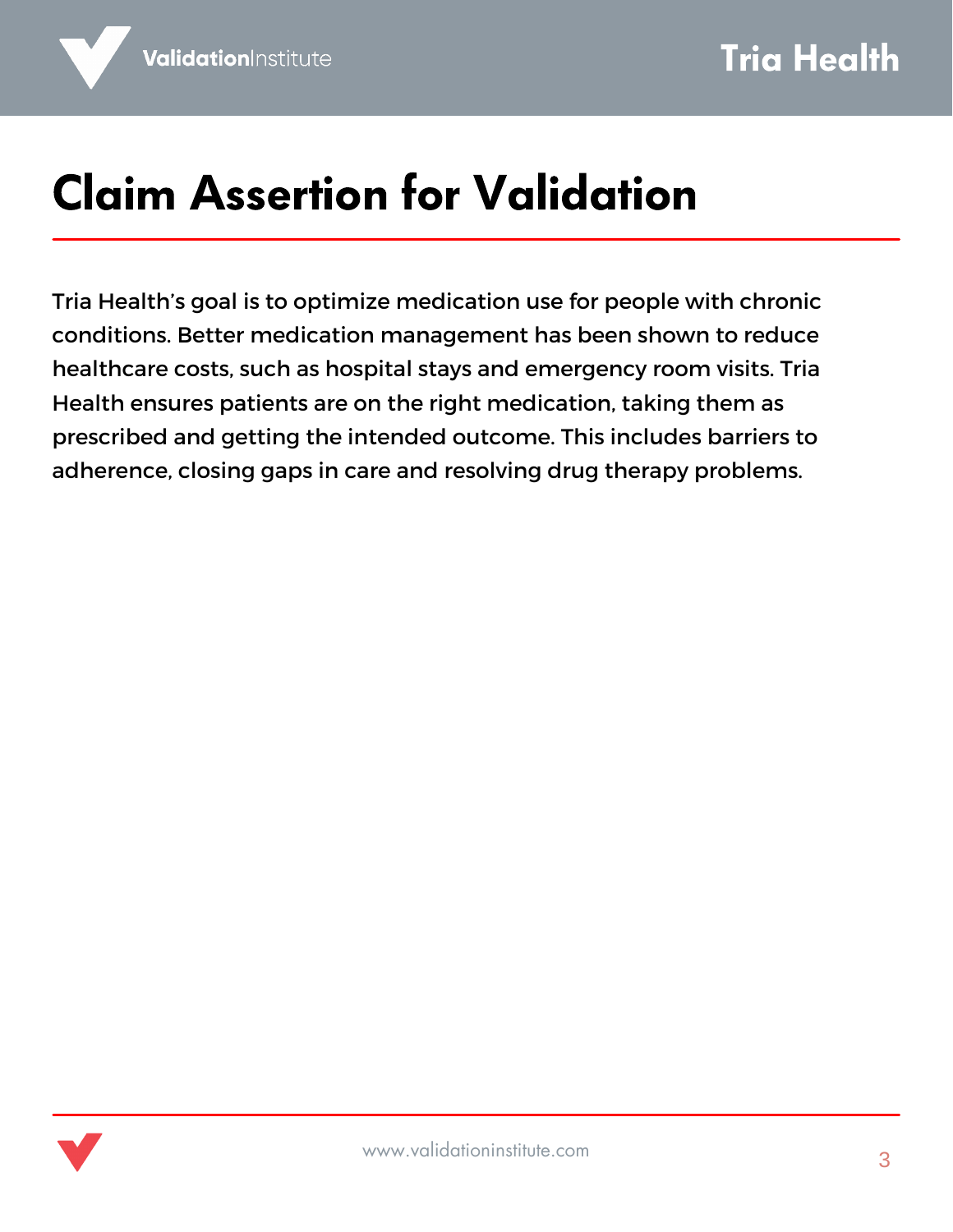### Method / Calculation / Examples

The analysis looked at emergency room (ambulatory) and inpatient hospital visits for selected chronic conditions. A group of 1,708 members who used the program were matched to 1,708 members who had not used the program. Matching was done using member age, diagnosis history, and quartile of per member per month medical costs. Diagnosis history focused on whether the member had claims with any of the following as a primary diagnosis: congestive heart failure, hypertension, asthma, chronic obstructive pulmonary disease, diabetes, and coronary artery disease. All members included in the analysis were covered by the benefit plan throughout the time periods reviewed.

Savings were calculated by comparing the Tria Health users actual costs to what their costs would have been if they had grown as the matched cohort costs grew. For example, the Tria Health users actual per member costs for emergency department visits went down 48% from 2017 to 2018; their ED costs were also calculated as if they had grown by 38% (as the matched group's did).

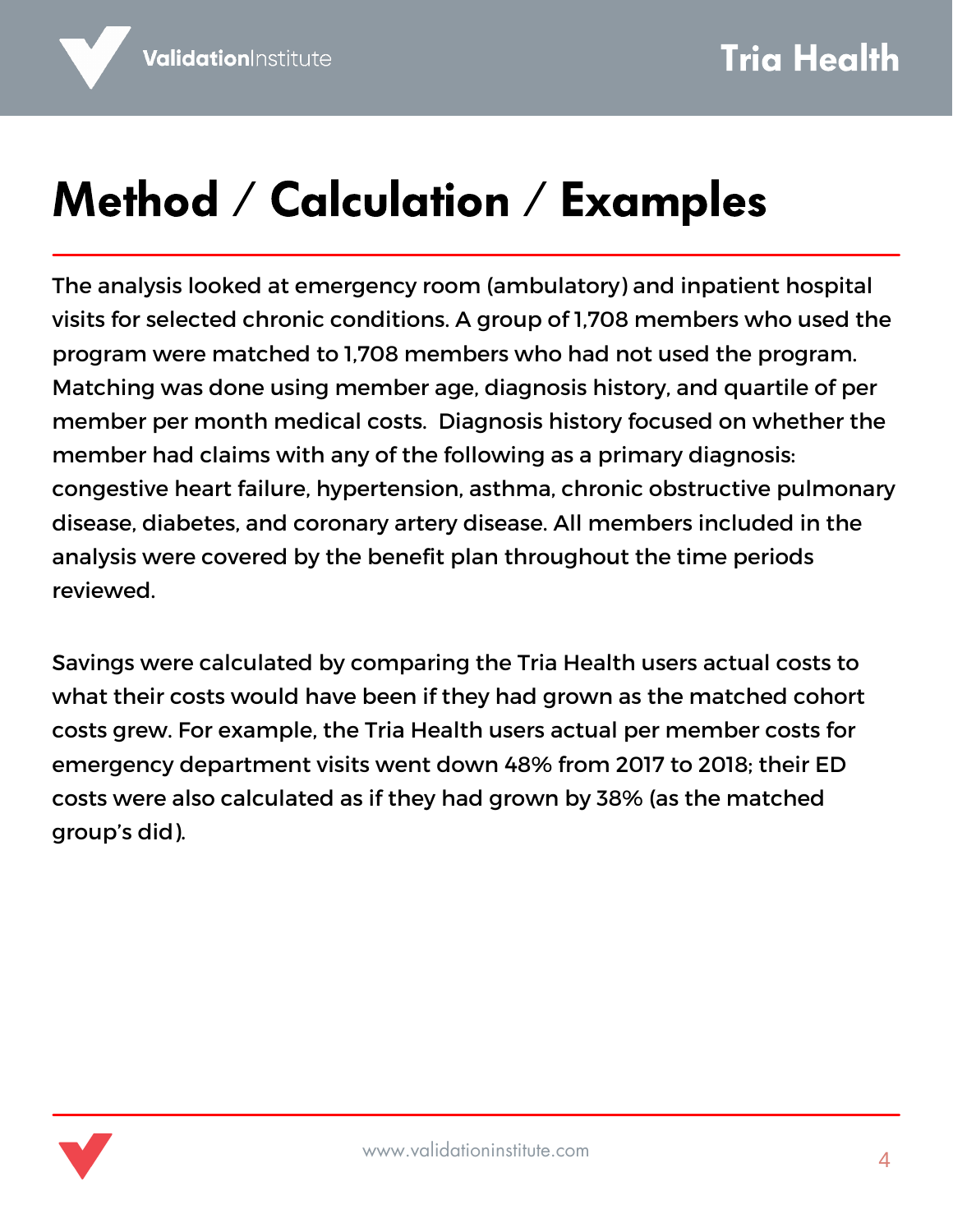### Findings & Outcomes

ValidationInstitute



#### **Inpatient Per Member Costs**



Per Member Costs Annual Percentage Change – Tria Health Users & Matched Group

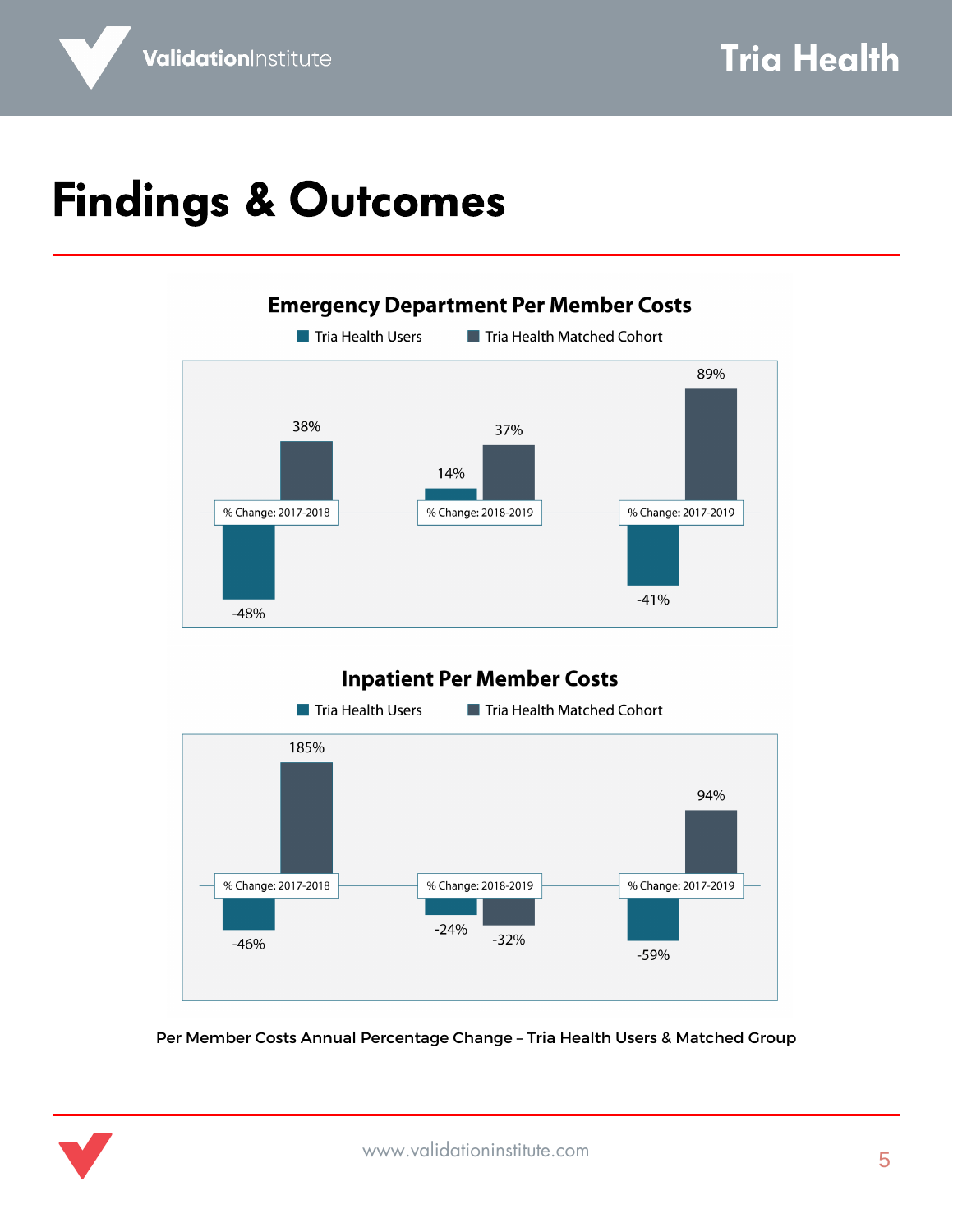# Findings & Outcomes

Graph above shows the year-to-year changes for the Tria Health user group's Emergency Department (ED) and Inpatient (IP) per member costs. The graph shows the user group's trend was consistently lower than the matched group's for emergency department costs per member. For inpatient costs per member, the Tria Group's trend was lower from 2017 to 2018 and lower for the three-year total.

The table below compares the Tria Group's actual costs to the projected costs, which is what the Tria Group's costs would have been if they had grown the same way that the matched group's costs grew. For example, if the Tria Group's ED costs had grown 37% instead of decreasing by 48%, the ED costs would have been \$116,885 in 2018 rather than \$90,168.

| <b>Emergency Room Visit</b> | Tria Group<br><b>Actual Costs Matched</b> | Projected<br>Costs w/<br><b>Group Trend</b> | <b>IDifference</b><br>Savings |
|-----------------------------|-------------------------------------------|---------------------------------------------|-------------------------------|
| ED - 2018                   | \$90,168                                  | \$116,885                                   | \$26,717                      |
| ED-2019                     | \$102,471                                 | \$106,381                                   | \$3,910                       |
| <b>Inpatient Stays</b>      |                                           |                                             |                               |
| Inpatient - 2018            | \$499,438                                 | \$1,069,130                                 | \$569,692                     |
| Inpatient - 2019            | \$379,091                                 | \$560,878                                   | \$181,787                     |
| <b>Total Savings</b>        |                                           |                                             | \$782,106                     |

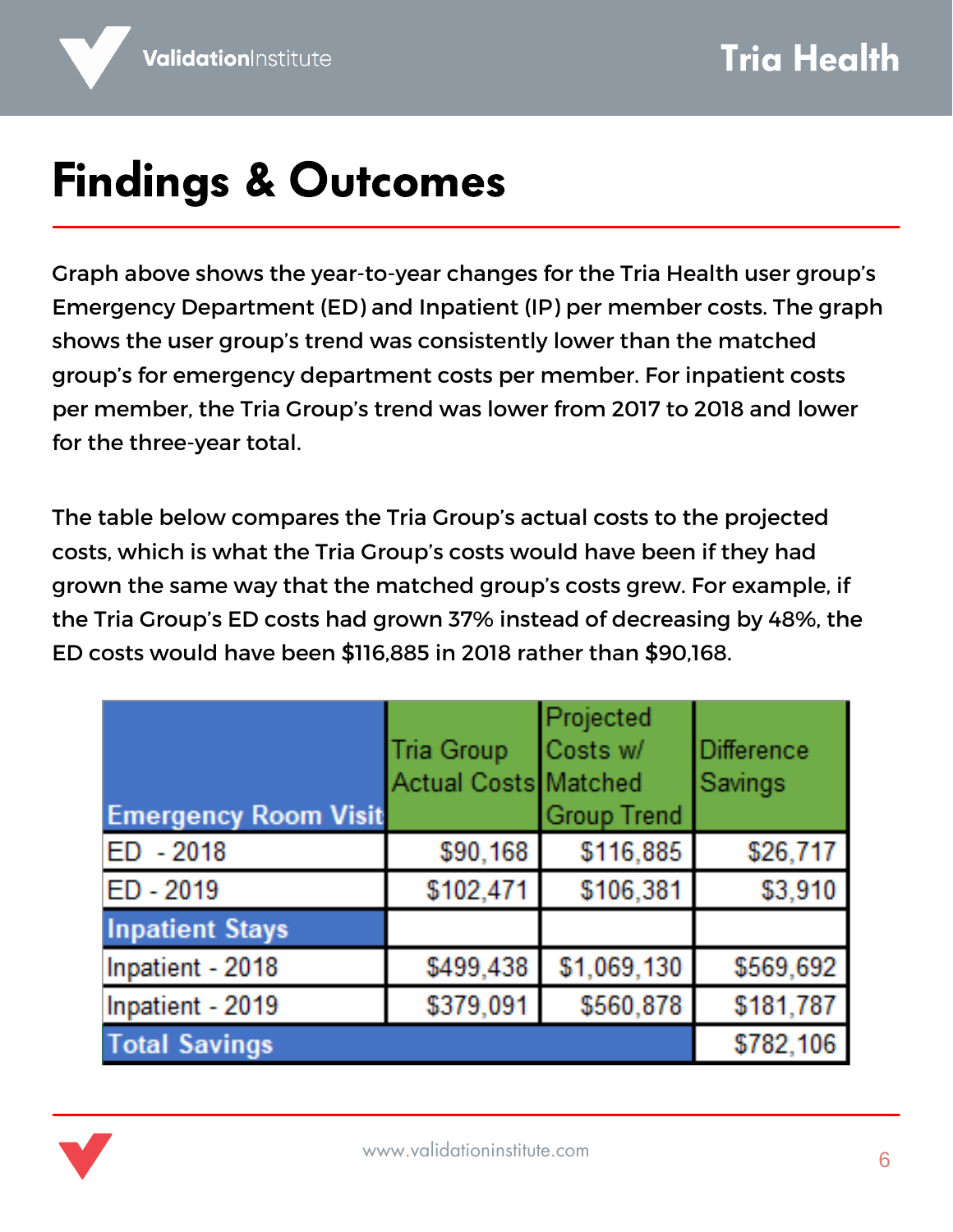### Validation and Credibility Guarantee

**Tria Health** achieved level 1 validation for Savings. Validation Institute is willing to provide up to a \$25,000 guarantee as part of their Credibility Guarantee Program. To learn more, visit

[https://validationinstitute.com/credibility-guarantee/.](https://validationinstitute.com/credibility-guarantee/)

**Level 1 - Savings** 

Can produce a reduction of health care spend including the cost of the provider. Product/solution has produced, and replicated a lower cost for healthcare overall or a specific component of healthcare

#### **Level 2 - Outcomes**

Product/solution has measurably "moved the needle" on an outcome (risk, hba1c, events, employee retention, etc.) of importance.

#### **Level 3 - Metrics**

Claim is made that - with sourced, overridable assumptions linked to peer-reviewed or government sources

#### Level 4 - Contractual Integrity

No outcomes or savings has been shown, but vendor is willing to put a part of their fees "at risk" as a guarantee

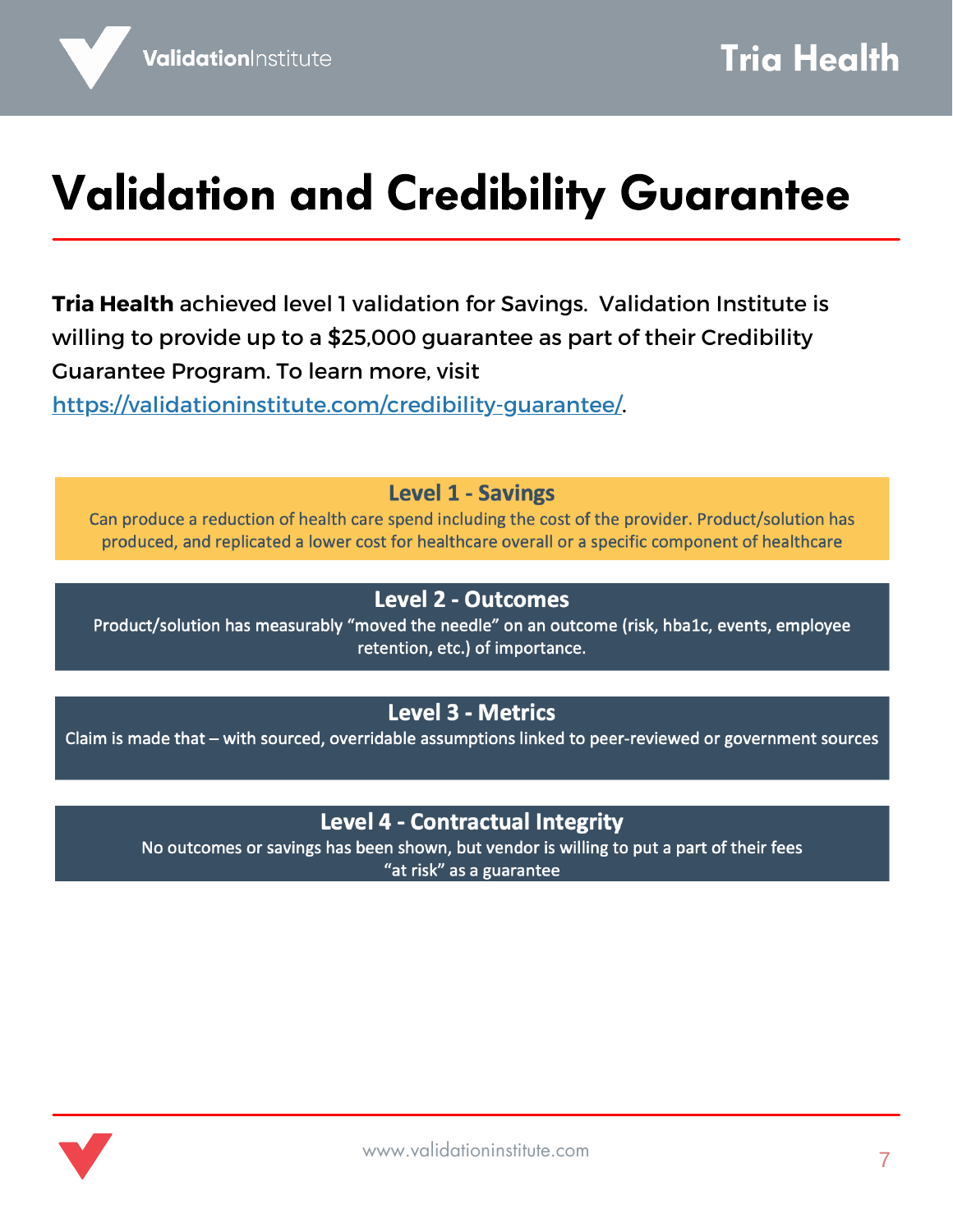### Limitations

The frequency of the target ER and inpatient visits is relatively low for a working-age population. The infrequency likely contributed to the intervention and control groups having different baseline rates and different average per visit costs. The analysis strives for a conservative estimate of savings, by applying the (lower) study group's average visit costs to the calculation. This may understate the true impact.

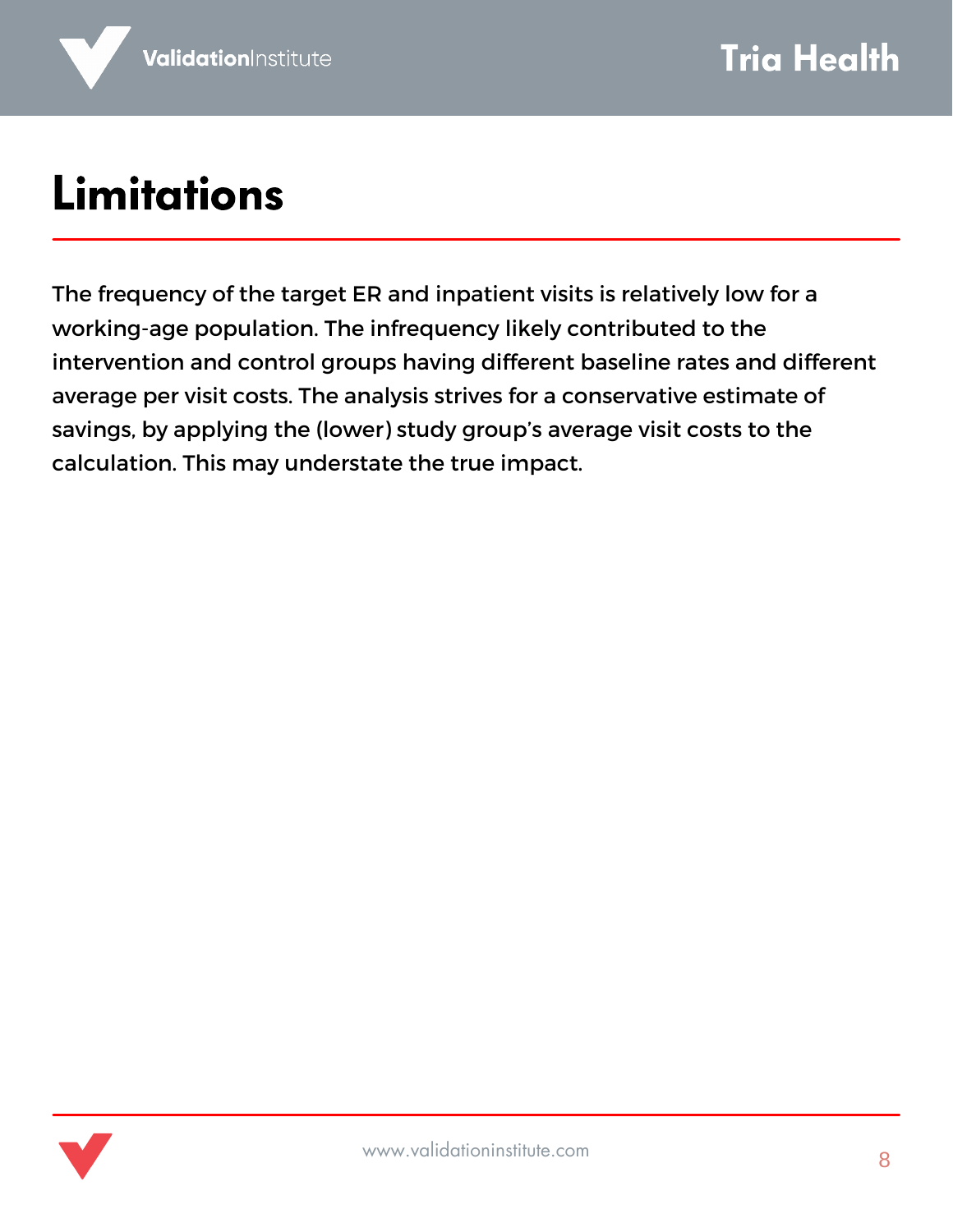Woburn, MA 01801 VALIDATION INSTITUTE 500 West Cummings Park



**Validation Expiration: February 2022**

#### CERTIFICATE OF VALIDATION

| <b>Applicant:</b>           | <b>Tria Health</b>                                                                                                                                                                                                         |
|-----------------------------|----------------------------------------------------------------------------------------------------------------------------------------------------------------------------------------------------------------------------|
|                             | 7101 College BlvdSuite 600<br>Overland Park, Kansas, 66210                                                                                                                                                                 |
|                             |                                                                                                                                                                                                                            |
| <b>Product:</b>             | <b>Tria's Telehealth Solution</b>                                                                                                                                                                                          |
| <b>Category:</b>            | Disease Management                                                                                                                                                                                                         |
| <b>Claim:</b>               | Tria Health's goal is to optimize medication use<br>for people with chronic conditions. Better<br>medication management has been shown to<br>reduce healthcare costs, such as hospital stays<br>and emergency room visits. |
| <b>Validation Achieved:</b> | <b>Level 1 - Validated for Savings</b>                                                                                                                                                                                     |

Jinda Riddell

**Linda K. Riddell, MS VP, Population Health Scientist Validation Institute**

Benny DiCecca

**Benny DiCecca Chief Executive Officer Validation Institute**